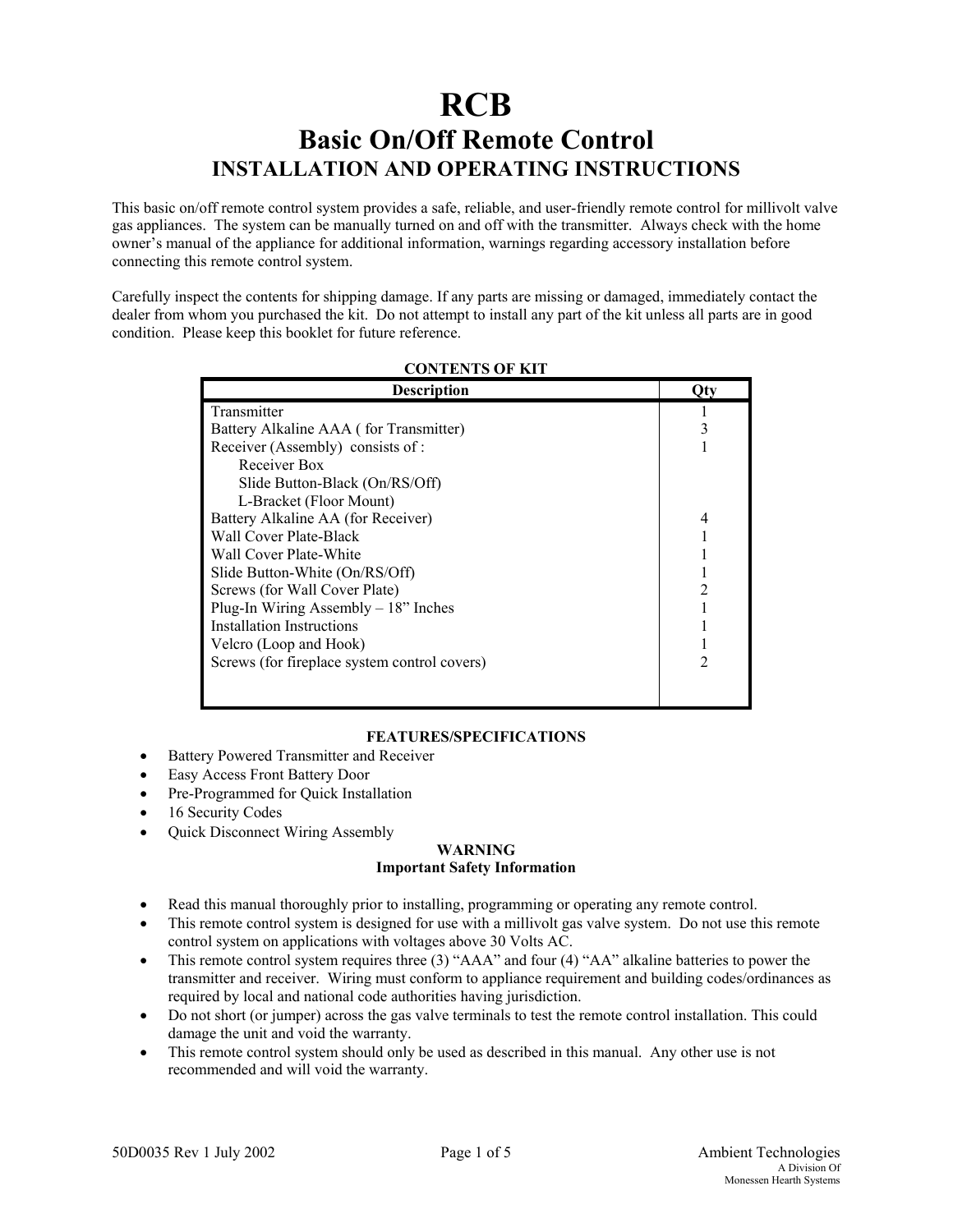WARNING **WARNING** 

**Turn appliance OFF and allow to cool before installing or servicing. DO NOT connect 110-120 VAC wiring to the milli-volt gas control valve. The remote operator must be installed exactly as outlined in these instructions. Read all instructions completely before attempting installation. Follow instructions carefully during installation. Any modification of components will void the warranty and may cause a fire hazard.**

# **INSTALLATIONS**

#### *Remote Receiver:*

The remote receiver may be wall mounted or installed in the appliance per the appliance homeowner's manual. **Refer to the Homeowner's Manual for special installation instructions.** If wall mounted, the remote receiver must be installed in a junction box with cover plate provided. Failure to follow the installation instructions found in the appropriate Homeowner's Manual will void the warranty and may cause a fire hazard.

#### Installing Batteries:

The remote receiver uses four (4) "AA"- size batteries. To install batteries,

- 1. Remove the slide switch by gently pulling straight out.
- 2. Use your thumb and index finger to gently pull down the L-bracket.
- 3. Open the battery door by pressing the two tabs located on the door.
- 4. Install the batteries as indicated in the receiver cover.
- 5. Close the battery door until the door tab snaps in place.
- 6. To install the receiver into a wall junction box, install the receiver with the screws provided .
- 7. If you decided to install the receiver into the appliance, reinstall the Lbracket.
- 8. Gently, install the slide switch back to the receiver stem.
- 9. The batteries should be replaced at least once every 6 months or when the battery indicator flashes.



**L-Bracket** 



**Battery Door** 

#### Installing Wire:

This system comes with an 18 inch pre-assembled wire assembly. Insert the white terminal to the back of the receiver. The terminal wire block can only be installed one way. Do not force the terminal plug onto the receiver.

Follow the homeowner's manual for connecting the two (2) 1/4" female spade terminals to the millivolt valve.

For applications longer than 18 inches, use 18 gauge wire, 105ºC rated, with no splices. Connect to the two (2) 1/4" female spade wiring terminals. Wire can be no longer than 20 feet.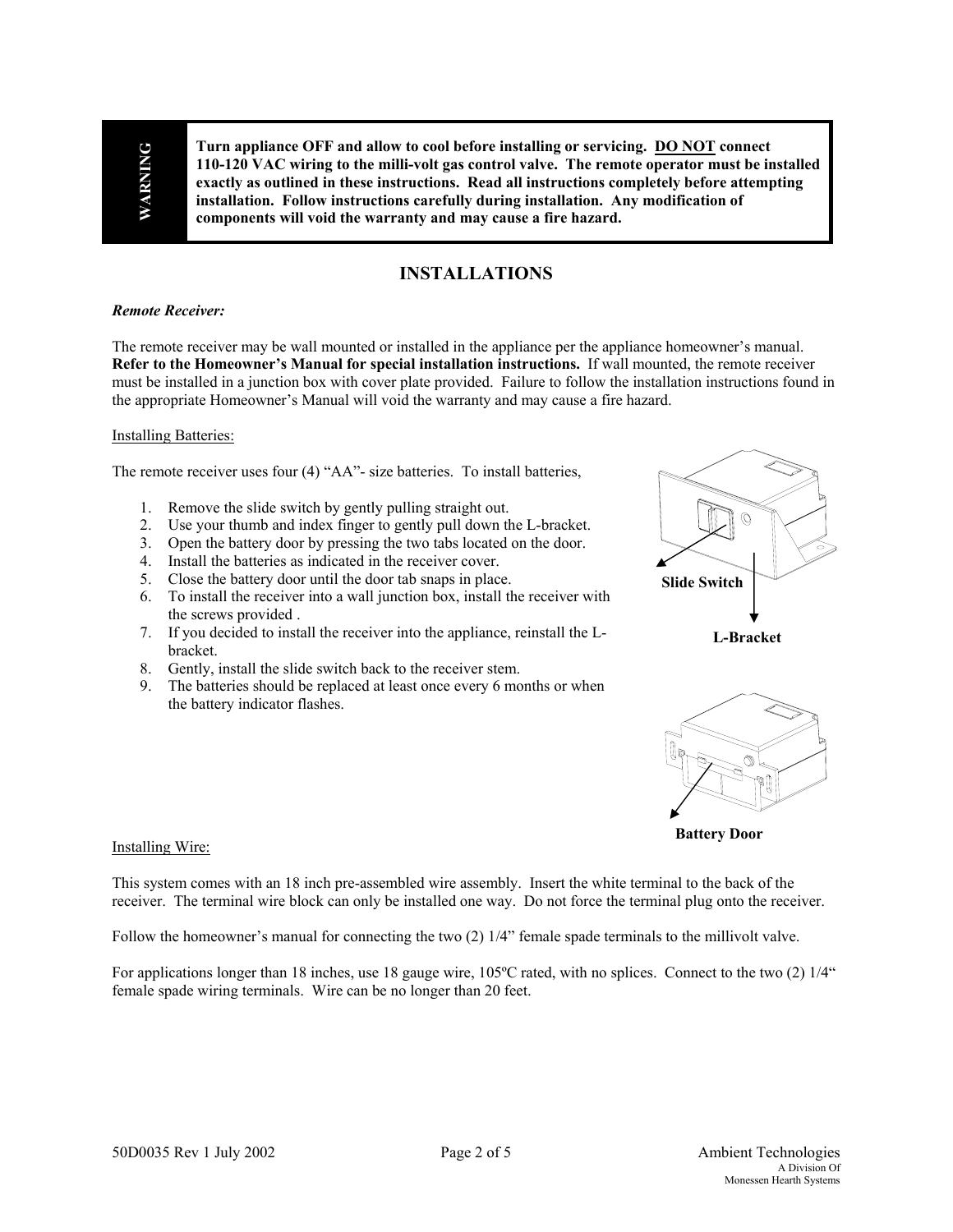**Make sure that the wires do not contact the appliances any place other than at the terminals. Exposure to temperatures higher than 105C (250ºF) may cause the receiver to malfunction or fire hazard.**



**Back of the Transmitter** 

### *Setting Privacy (DIP) Switch on Receiver and Transmitter:*

The remote receiver and transmitter privacy (DIP) switches are preset at the factory. The receiver and transmitter privacy (DIP) swithes are preset at the factory. In the event of activation or interference from other nearby transmissions, reset the code usingn the following procedure:

- 1. Slide the code switches on the transmitter or receiver to your choice of ON or OFF position. Switches #1, #3 and #4 are preset to "ON", and #2 is preset to "OFF" for both the transmitter and receiver.
- 2. The switches on the transmitter and receiver must match in order for the system to work.
- 3. The system is now ready to operate.

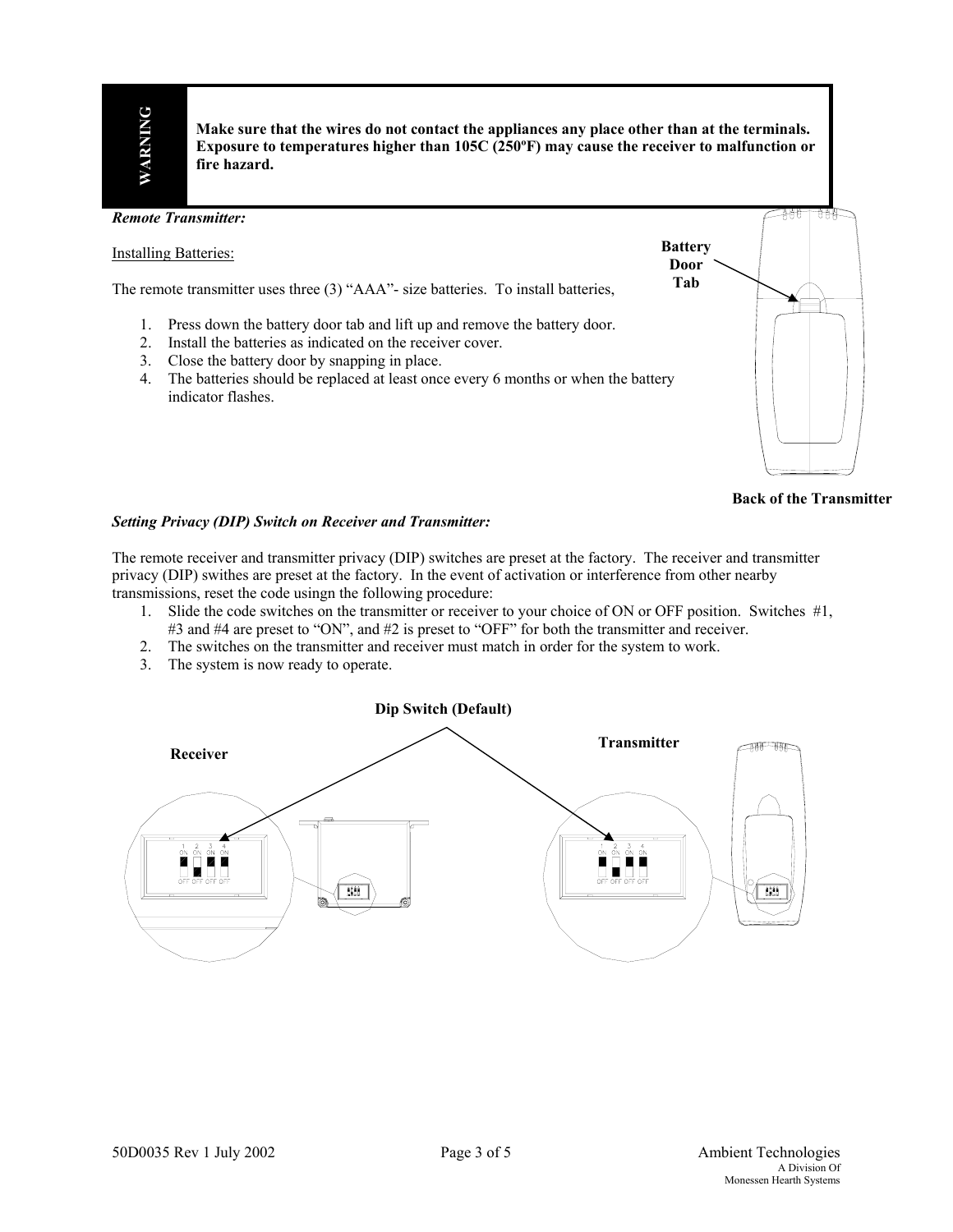**Do not use two (2) or more remote control systems in the same area with the same dip switch settings, as they will communicate with each other. This may cause the appliances to malfunction.**

# **OPERATIONS:**

*Transmitter:* 

General:

The RCB is an On/Off remote control.

The transmitter will operate the remote receiver from 1foot to a maximum of 30 feet. The operational range is reduced when batteries are low or when the receiver is inside a metal enclosure.

#### Initial start up:

1. After initial power up, the transmitter is ready for use.

#### Manual Mode:

1. Press the On button once to turn on the appliance. Press the OFF button to turn it off.

#### Low-battery detection:

1. When the battery voltage drops to a certain level, the LED on the transmitter will blink until the battery expires. Change the battery before the battery is too weak for normal operation. **TURN THE UNIT OFF BEFORE REPLACING BATTERIES.**

#### *Receiver:*

#### Slide Switch:

- 1. ON position: the system will remain on until the slide switch is placed in the OFF or RS position.
- 2. RS position: the system will only operate if the remote receiver receives a signal from the transmitter.
- 3. OFF position, the system is off. The slide switch should be placed in the OFF position if you will be away for an extended period of time. If the remote receiver is mounted out of children's reach, the OFF position also functions as a safety device by both turning the system off and rendering the receiver inoperable.

## **TESTING YOUR NEW REMOTE CONTROL SYSTEM**

- 1. Connect the wiring terminal to the appliance. Refer to the appropriate Homeowner's Manual for proper wiring connections to the appliance.
- 2. Light your gas appliance following the appliance lighting instructions that came with the appliance. Confirm that the pilot light is on; it must be in operation for the remote control to operate the main gas valve. Appliance control knob must be in the ON position. Appliance ON/OFF switch must be in OFF position.
- 3. Slide the 3 position button on the remote receiver to the ON position. The main gas flame should ignite
- 4. Slide the button to OFF. The flame should extinguish (the pilot light will remain on).